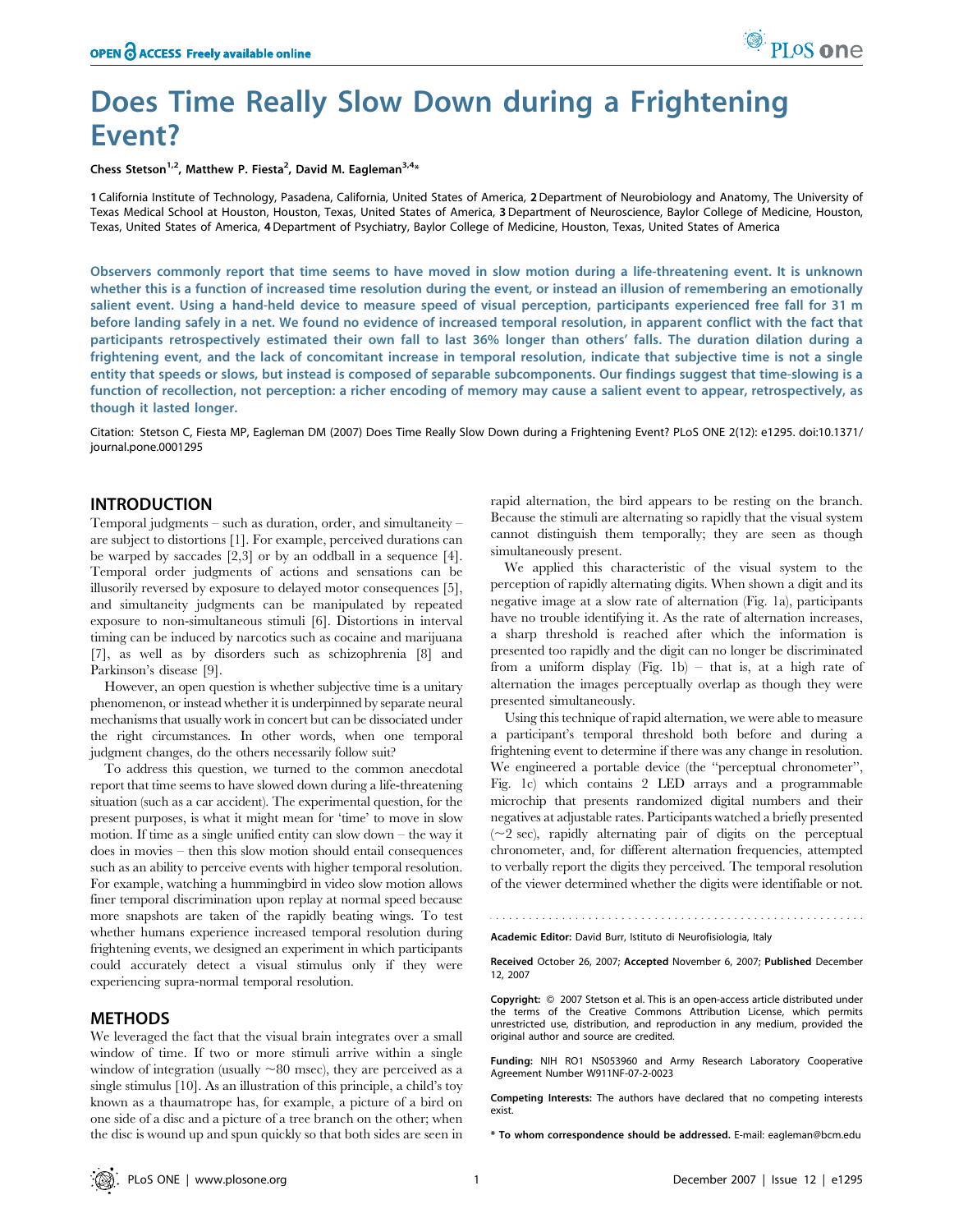

Figure 1. Measuring temporal resolution during a fearful event. (a) When a digit is alternated slowly with its negative image, it is easy to identify. (b) As the rate of alternation speeds, the patterns fuse into a uniform field, indistinguishable from any other digit and its negative. (c) The perceptual chronometer is engineered to display digits defined by rapidly alternating LED lights on two  $8\times8$  arrays. The internal microprocessor randomizes the digits and can display them adjustably from 1–166 Hz. (d) The Suspended Catch Air Device (SCAD) diving tower at the Zero Gravity amusement park in Dallas, Texas (www.gojump.com). Participants are released from the apex of the tower and fall backward for 31 m before landing safely in a net below. doi:10.1371/journal.pone.0001295.g001

To establish temporal thresholds, each participant was asked to report the numbers shown on the device, starting with a slow repetition frequency. Upon correct digit identification, we randomized the digits and increased the alternation frequency by decreasing the period 6 ms. The threshold was identified as the frequency at which a participant was unable to correctly identify randomized numbers after 3 consecutive presentations. We tested 13 participants during the daytime and 7 at nighttime and found average threshold periods of  $47.4 \pm 13$  ms and  $33.4 \pm 9$  ms, respectively.

After obtaining thresholds, we harnessed participants safely to a platform which was then winched 46 m off the ground to the apex of a Suspended Catch Air Device (SCAD) tower (Fig. 1d). The chronometer was strapped to the participant's forearm like a wristwatch, and was programmed to display a random number alternating at a period 6 ms faster than their determined threshold. Participants were released from the top of the tower and experienced free fall for 2.49 s before landing safely in a net. During the fall, they attempted to read the digits for subsequent report. If higher temporal resolution were experienced during the freefall, the alternation rate should appear slowed, thus allowing for the accurate reporting of numbers that would otherwise be unreadable.

One of the two experimenters remained on the platform to monitor for eye closure. One participant who closed her eyes for

the entire free fall was excluded from the study; all others kept their eyes open during at least part of the freefall.

Upon landing in the net, participants verbally reported the displayed number; if they were unsure, they were asked to deliver their best guess. The displayed number was verified by the experimenters by slowing the display to an easily readable alternation rate, and answers were scored for accuracy (correct reporting of both digits  $= 100\%$ , one digit  $= 50\%$ , neither  $= 0\%$ ).

Additionally, 7 participants made duration judgments. After watching another participant take the freefall, but before they took the freefall themselves, we asked these participants to imagine being released from the top and then falling through the air until they hit the net. At the moment when they pictured their release from the top, they were to press the start button on a stopwatch; at the time that they imagined hitting the net, they were to press the stop button. We repeated the same measurement just after they experienced the free fall themselves, this time asking them to remember being released from the top and estimate how long it took until they hit the net.

To avoid incentivization, participants were not compensated except for the cost of the SCAD dive. All participants gave written informed consent as approved by the IRB at the University of Texas, Houston Medical School.



Figure 2. No evidence for fear-induced increase in temporal resolution. (a) Participants' estimates of the duration of the free-fall were expanded by 36%. The actual duration of the fall was 2.49 sec. (b) If a duration expansion of 36% caused a corresponding increase in temporal resolution, a 79% accuracy in digit identification during the fall would be predicted (left bar, see text). However, participants' accuracy in-flight was significantly less than expected based on this theory (middle bar,  $p < 2 \times 10^{-6}$ ). In-flight performance was no better than ground-based controls (right bar,  $p = 0.86$ ), in which the experimental sequence was identical except that the participants did not perform the free fall. The performance scores are averaged over participants, each of whom performed the experiment only once and had a potential performance of 100% (correctly reported both digits), 50%, or 0%. Note that participants did show better-than-chance performance on both the in-flight experiment and ground-based control (chance = 10% accuracy) even though the alternation period had been set to 6 ms below their threshold. This performance gain might be attributable to perceptual learning; it may also be because movement of the chronometer makes it slightly easier to read due to separation of successive frames, and participants sometimes moved the device involuntarily as they hit the net. To ensure parity between the comparisons, we applied a small jerk to control participants' wrists to mimic how the device moved when free-fall participants hit the net. Asterisks represent  $p<0.05$ .

doi:10.1371/journal.pone.0001295.g002